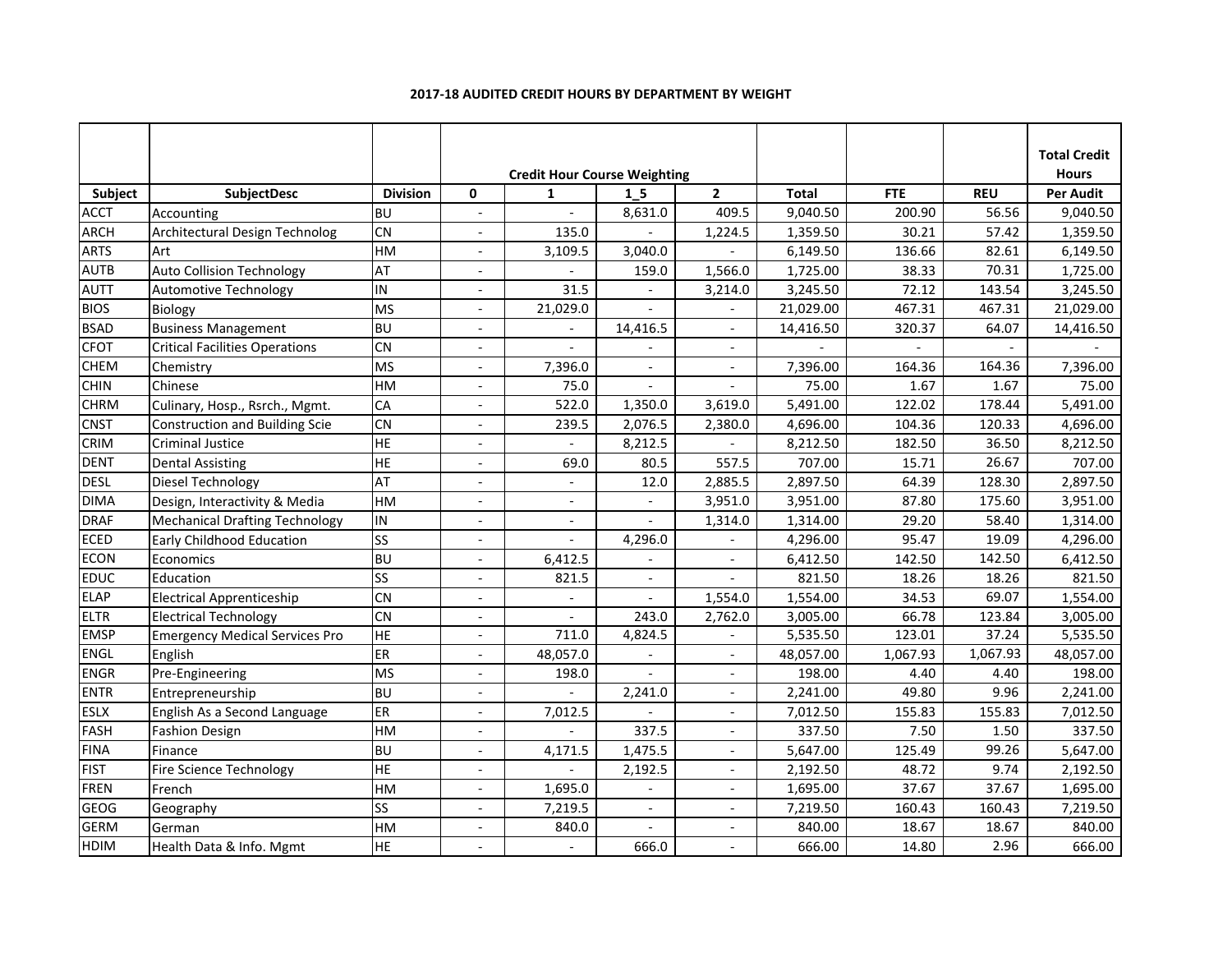| Subject     | SubjectDesc                               | <b>Division</b>        | 0                        | $\mathbf{1}$             | 1 <sub>5</sub>           | $\overline{2}$           | <b>Total</b> | <b>FTE</b> | <b>REU</b> | <b>Per Audit</b> |
|-------------|-------------------------------------------|------------------------|--------------------------|--------------------------|--------------------------|--------------------------|--------------|------------|------------|------------------|
| <b>HIMS</b> | Health Info. Mgmt. Systems                | IE                     |                          | 985.5                    | 8,233.0                  |                          | 9,218.50     | 204.86     | 58.49      | 9,218.50         |
| <b>HIST</b> | History                                   | <b>SS</b>              |                          | 14,076.0                 |                          | $\blacksquare$           | 14,076.00    | 312.80     | 312.80     | 14,076.00        |
| <b>HITP</b> | <b>Health Information Technology</b>      | <b>IE</b>              | $\blacksquare$           |                          | 697.5                    | $\sim$                   | 697.50       | 15.50      | 3.10       | 697.50           |
| <b>HLSM</b> | Horticulture, Land Syste & Mgt            | CA                     | $\overline{a}$           |                          | 2,879.5                  | $\overline{\phantom{a}}$ | 2,879.50     | 63.99      | 12.80      | 2,879.50         |
| <b>HLTH</b> | Health                                    | HE                     | $\overline{\phantom{a}}$ | 756.0                    | 4,796.0                  | $\overline{\phantom{a}}$ | 5,552.00     | 123.38     | 38.12      | 5,552.00         |
| <b>HMRL</b> | <b>Human Relations</b>                    | $\overline{\text{SS}}$ | $\overline{a}$           | 16,776.0                 |                          | $\blacksquare$           | 16,776.00    | 372.80     | 372.80     | 16,776.00        |
| <b>HMSV</b> | <b>Human Services</b>                     | <b>BU</b>              | $\overline{\phantom{a}}$ |                          | 4,652.0                  | $\sim$                   | 4,652.00     | 103.38     | 20.68      | 4,652.00         |
| <b>HUMS</b> | Humanities                                | HM                     | $\overline{\phantom{a}}$ | 2,155.5                  |                          |                          | 2,155.50     | 47.90      | 47.90      | 2,155.50         |
| <b>HVAC</b> | Heating, AC and Refrigeration             | <b>CN</b>              |                          |                          | 10.0                     | 2,545.5                  | 2,555.50     | 56.79      | 113.18     | 2,555.50         |
| <b>INCT</b> | <b>Industrial &amp; Commercial Trades</b> | IN                     |                          | 355.5                    | 162.0                    | 1,512.0                  | 2,029.50     | 45.10      | 75.82      | 2,029.50         |
| <b>INFO</b> | <b>Information Technology</b>             | IE                     | $\blacksquare$           | $\overline{\phantom{a}}$ | 522.0                    | 37,534.0                 | 38,056.00    | 845.69     | 1,670.50   | 38,056.00        |
| <b>INSU</b> | Insurance                                 | <b>BU</b>              | $\blacksquare$           | $\overline{\phantom{a}}$ | 4.5                      |                          | 4.50         | 0.10       | 0.02       | 4.50             |
| <b>INTD</b> | <b>Interior Design</b>                    | HM                     |                          |                          | 1,979.0                  |                          | 1,979.00     | 43.98      | 8.80       | 1,979.00         |
| <b>JAPN</b> | Japanese                                  | HM                     |                          | 535.5                    |                          |                          | 535.50       | 11.90      | 11.90      | 535.50           |
| LANG        | Languages and Interpretation              | HM                     | $\blacksquare$           | 276.5                    |                          | $\overline{\phantom{a}}$ | 276.50       | 6.14       | 6.14       | 276.50           |
| LAWS        | Legal Studies                             | <b>BU</b>              |                          |                          | 2,670.0                  |                          | 2,670.00     | 59.33      | 11.87      | 2,670.00         |
| <b>MATH</b> | Mathematics                               | <b>MS</b>              |                          | 51,171.0                 |                          | $\sim$                   | 51,171.00    | 1,137.13   | 1,137.13   | 51,171.00        |
| <b>MDST</b> | <b>Medical Assisting</b>                  | <b>HE</b>              |                          |                          | 741.5                    | $\sim$                   | 741.50       | 16.48      | 3.30       | 741.50           |
| <b>MUSC</b> | <b>Music</b>                              | HM                     | $\blacksquare$           | 1,048.5                  |                          |                          | 1,048.50     | 23.30      | 23.30      | 1,048.50         |
| <b>NURS</b> | Nursing                                   | HE                     | $\blacksquare$           |                          | 296.0                    | 4,039.0                  | 4,335.00     | 96.33      | 180.83     | 4,335.00         |
| <b>ORNT</b> | Orientation                               | ΙĖ                     |                          | 638.0                    |                          |                          | 638.00       | 14.18      | 14.18      | 638.00           |
| PHIL        | Philosophy                                | HM                     | $\blacksquare$           | 6,651.0                  | $\blacksquare$           |                          | 6,651.00     | 147.80     | 147.80     | 6,651.00         |
| PHOT        | Photography                               | HM                     | $\sim$                   |                          | $\overline{a}$           | 3,346.5                  | 3,346.50     | 74.37      | 148.73     | 3,346.50         |
| <b>PHYS</b> | Physics                                   | <b>MS</b>              |                          | 1,427.5                  |                          |                          | 1,427.50     | 31.72      | 31.72      | 1,427.50         |
| <b>PLAP</b> | <b>Plumbing Apprenticeship</b>            | <b>CN</b>              | $\overline{a}$           | $\mathbf{r}$             | 66.5                     | 2,160.0                  | 2,226.50     | 49.48      | 96.30      | 2,226.50         |
| <b>PLBG</b> | <b>Plumbing Tech</b>                      | <b>CN</b>              | $\overline{a}$           | $\overline{a}$           | $\overline{\phantom{a}}$ | 215.0                    | 215.00       | 4.78       | 9.56       | 215.00           |
| POLS        | <b>Political Science</b>                  | SS                     | $\overline{\phantom{a}}$ | 1,539.0                  | $\overline{\phantom{a}}$ |                          | 1,539.00     | 34.20      | 34.20      | 1,539.00         |
| <b>PRMA</b> | Precision Machine Tech.                   | IN                     | $\overline{a}$           |                          | 244.0                    | 1,574.0                  | 1,818.00     | 40.40      | 71.04      | 1,818.00         |
| <b>PROT</b> | <b>Process Operations Technology</b>      | IN                     |                          | 130.5                    | $\blacksquare$           | 771.5                    | 902.00       | 20.04      | 37.19      | 902.00           |
| <b>PSYC</b> | Psychology                                | SS                     |                          | 18,423.0                 | $\blacksquare$           |                          | 18,423.00    | 409.40     | 409.40     | 18,423.00        |
| <b>RDLS</b> | Reading and Learning Skills               | ER                     |                          | 7,393.5                  |                          |                          | 7,393.50     | 164.30     | 164.30     | 7,393.50         |
| <b>REES</b> | Real Estate                               | <b>BU</b>              |                          |                          | 1,507.5                  |                          | 1,507.50     | 33.50      | 6.70       | 1,507.50         |
| <b>RESP</b> | <b>Respiratory Care Technology</b>        | HE                     | $\sim$                   | 85.5                     | 45.0                     | 1,110.0                  | 1,240.50     | 27.57      | 51.43      | 1,240.50         |
| <b>SCET</b> | Civil Engineering Technology              | <b>CN</b>              | $\blacksquare$           |                          | $\blacksquare$           | 1,397.5                  | 1,397.50     | 31.06      | 62.11      | 1,397.50         |
| <b>SCIE</b> | Science                                   | <b>MS</b>              | $\blacksquare$           | 1,395.0                  | $\overline{\phantom{a}}$ | $\overline{\phantom{a}}$ | 1,395.00     | 31.00      | 31.00      | 1,395.00         |
| <b>SLIS</b> | Sign Language Studies                     | HM                     |                          | 798.0                    | $\overline{\phantom{a}}$ |                          | 798.00       | 17.73      | 17.73      | 798.00           |
| SOCI        | Sociology                                 | SS                     | $\overline{a}$           | 12,568.5                 | $\blacksquare$           | $\sim$                   | 12,568.50    | 279.30     | 279.30     | 12,568.50        |
| SOWK        | Social Work                               | $\overline{\text{SS}}$ |                          | 346.5                    | 54.0                     | $\blacksquare$           | 400.50       | 8.90       | 7.94       | 400.50           |
| SPAN        | Spanish                                   | HM                     |                          | 6,026.0                  |                          |                          | 6,026.00     | 133.91     | 133.91     | 6,026.00         |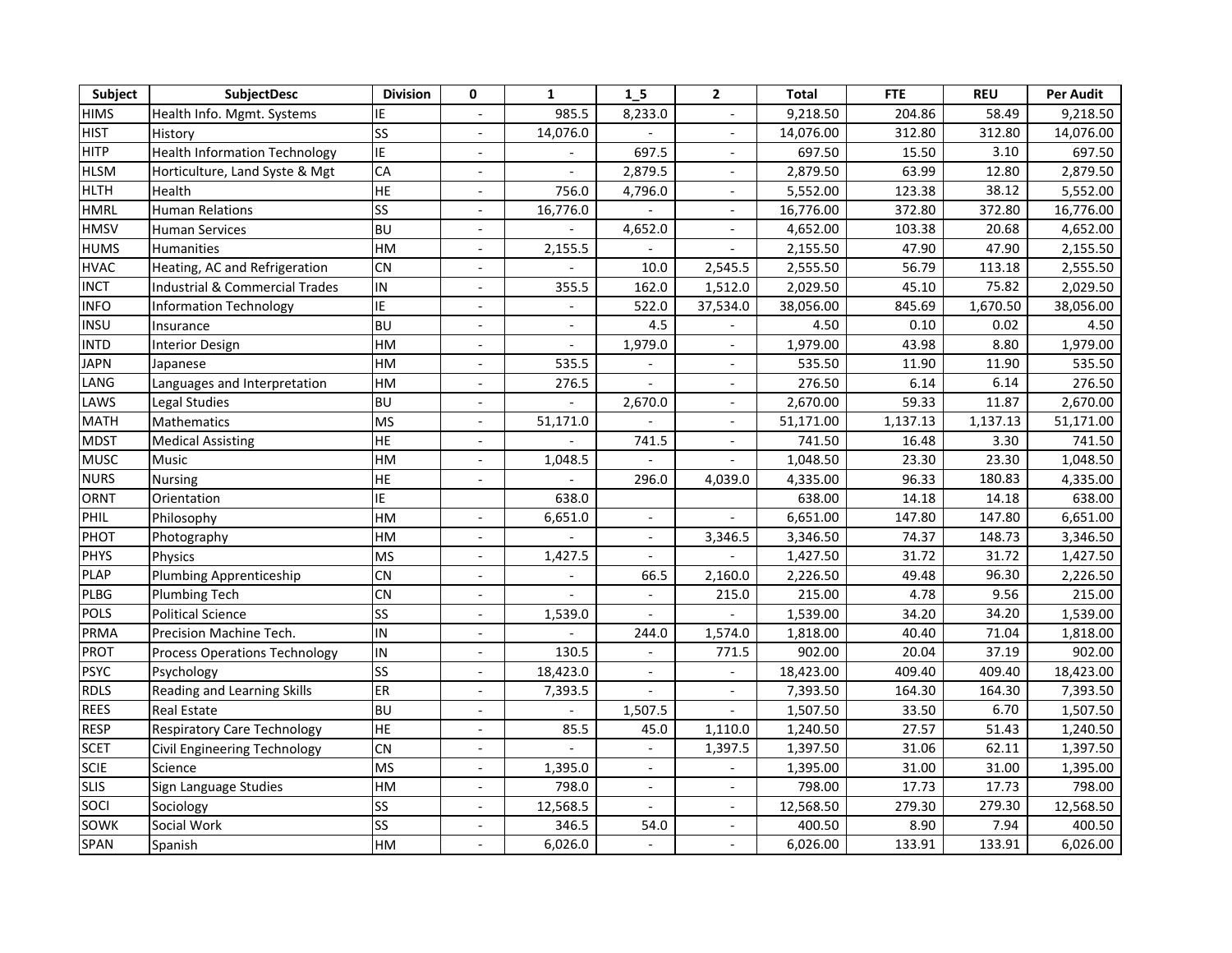| Subject      | <b>SubjectDesc</b>             | <b>Division</b> |            | $1_{-}5$  |           | <b>Total</b> | <b>FTE</b> | <b>REU</b> | <b>Per Audit</b> |
|--------------|--------------------------------|-----------------|------------|-----------|-----------|--------------|------------|------------|------------------|
| <b>SPCH</b>  | Speech                         | HМ              | 10,593.0   |           |           | 10,593.00    | 235.40     | 235.40     | 10,593.00        |
| <b>THEA</b>  | Theatre                        | <b>HM</b>       | 733.5      | 433.5     |           | 1.167.00     | 25.93      | 18.23      | 1,167.00         |
| UTIL         | Utility Line Technician        | ۱А.             | -          |           | 2,861.0   | 2,861.00     | 63.58      | 127.16     | 2,861.00         |
| <b>VACA</b>  | Video/Audio Communication Arts | <b>IHM</b>      | 400.5      |           | 1.392.0   | 1,792.50     | 39.83      | 70.77      | 1,792.50         |
| <b>WELD</b>  | Welding                        | ΙIΝ             | 10.0       | 437.0     | 4,497.0   | 4.944.00     | 109.87     | 202.03     | 4,944.00         |
| <b>WORK</b>  | <b>Workplace Skills</b>        | LW              | 2,026.5    |           |           | 2.026.50     | 45.03      | 45.03      | 2,026.50         |
| <b>Total</b> |                                |                 | 269,066.50 | 84,684.50 | 90,392.00 | 444,143.00   | 9,869.84   | 10,373.05  | 444,143.00       |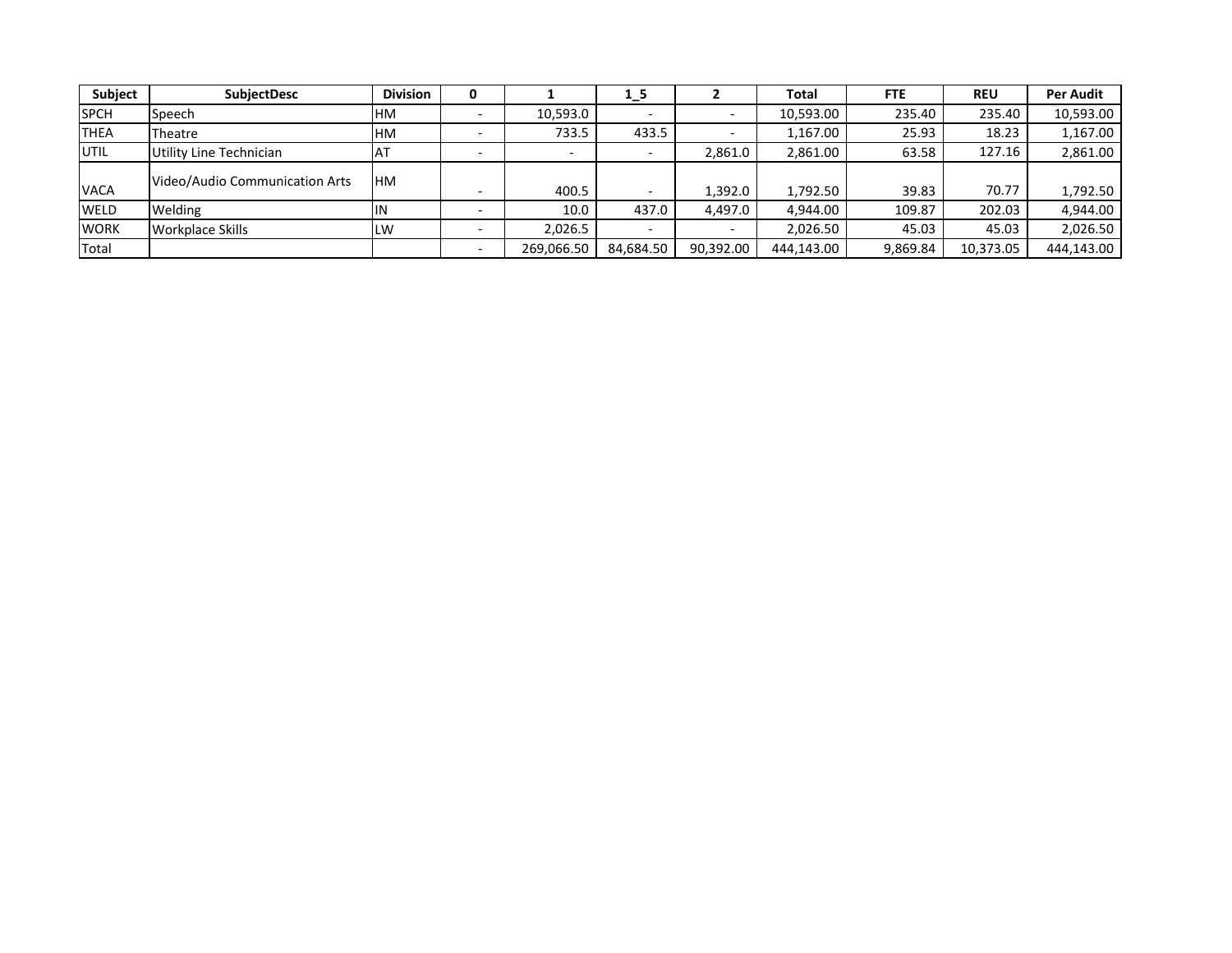## **COURSE WEIGHTING DECISION RULES AND DATA REPORTING**

#### **I. EXCERPTS FROM STATE STATUTE**

- 1. General Academic Transfer courses intended by the offering institution for transfer into a baccalaureate program are weighted at 1.0.
- 2. Academic support courses are general education academic course offerings which may be necessary to support an applied technology or occupational program and are weighted at 1.0.
- 3. Class 1 Applied Technology or Occupational courses which require the use of equipment, facilities, or instructional methods easily adaptable for use in general academic transfer classroom or laboratory are weighted at 1.5.
- 4. Class 2 Applied Technology or Occupational courses which require the use of specialized equipment, facilities, or instructional methods not easily adaptable for use in a general academic transfer classroom or laboratory are weighted at 2.0.

#### **II. EXCERPTS FROM STATEWIDE AGREEMENT**

- 1. Place each course in one of the three groups of courses: general academic transfer, general academic support, or applied technology or occupational as identified in the Definition of Terms.
- 2. Classify each applied technology or occupational course as either Class 1 or Class 2 as defined in the Definition of Terms.
- 3. Weight each course: 1.0 for general academic transfer, academic support, and foundations education, 1.5 for Class 1 applied technology or occupational and 2.0 for Class 2 applied technology or occupational as set forth in the Definition of Terms.
- 4. All similar courses statewide will be weighted the same.
- 5. All exceptions will be reviewed by the Commission and Advisory Committee with the final decision made by the Commission.
- 6. New programs and courses not covered by Section III, Course Weighting Illustrations and Exceptions will be reviewed by the Chief Academic Officers for weighting prior to submission to the Coordinating Commission.
- 7. Courses may vary from the generally established weighting of a discipline (see Section III, Course Weighting Illustrations and Exceptions) and exceptions will be updated annually after review by the Commission and Advisory Committee.
- 8. Independent/Directed Study, Practicum, and Special Topics courses carry the same weight as other similar courses in the discipline.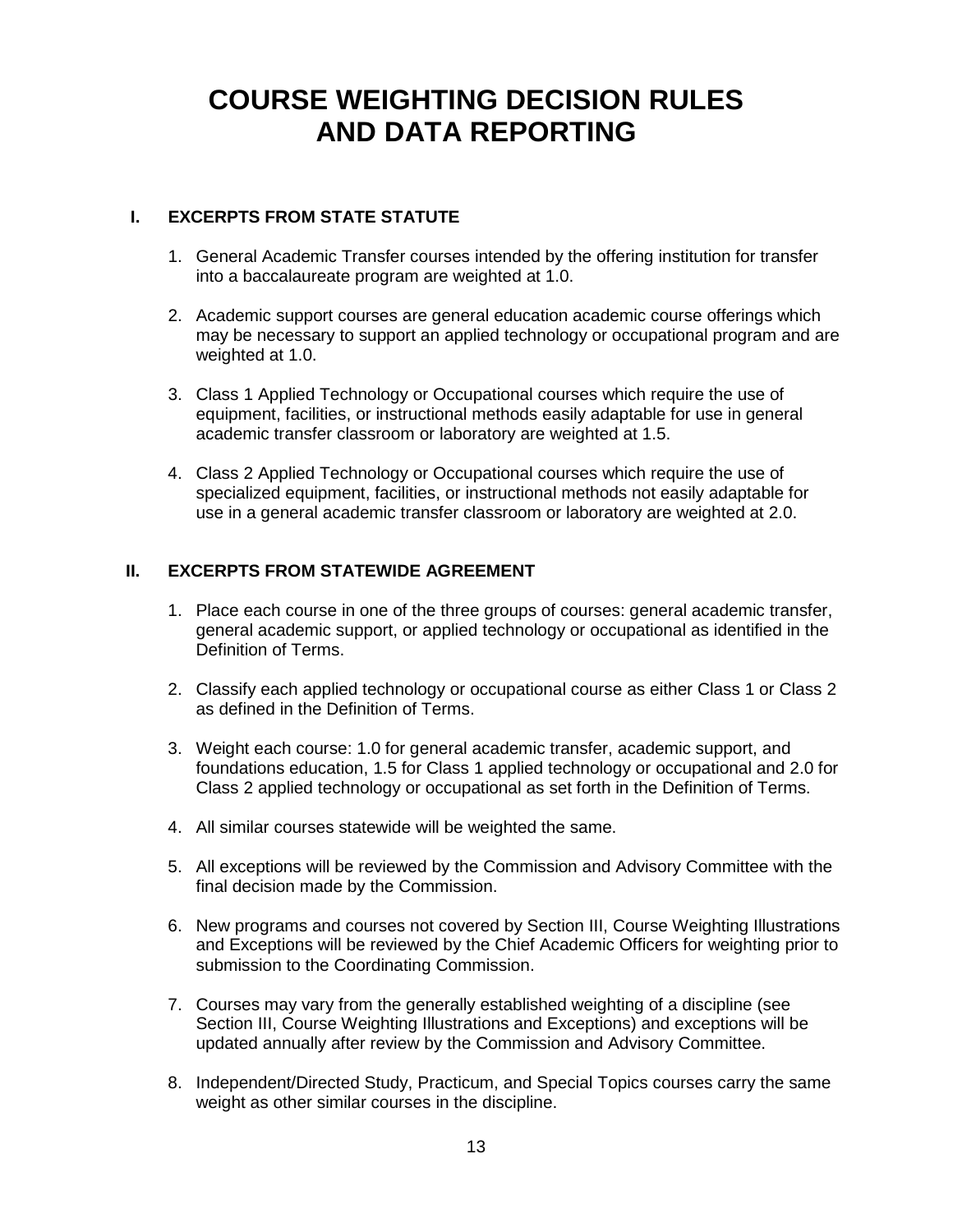- 9. Co-op/OJT courses carry the same weight as other similar courses in the discipline.
- 10. Courses using computers to teach the content will be weighted at the discipline level. An exception to this is if additional software is purchased that is required for instruction. These courses will be weighted at 2.0.
- 11. Courses taught via telecommunications revert to the normal course weight.
- 12. Courses must maintain a lab contact/credit hour ratio consistent with their weighting classification.
- 13. If there is a question on rounding figures when weighting courses, the figure should be rounded down.
- 14. Credit courses are to be offered at .50 credit or higher, increments of .25 are allowed above .50 credit.

#### **III. COURSE WEIGHTING ILLUSTRATIONS AND EXCEPTIONS Applicable to All Reimbursable Courses**

Do not list a lab course in any category that does not have credit hours (or that has zero credit hours) attached.

#### **A. 1.0 Academic Transfer and Academic Support Courses**

Definition: Courses for the awareness, preparation, and support of academic courses that will transfer to a senior institution. Such as:

- 1. Remedial and developmental courses (Basic Skills)
- 2. Career Assessment, Career Planning, and Counseling
- 3. General College Transfer
	- a. Written Communication
	- b. Consumer Home Economics and Nutrition
	- c. Economics
	- d. Education
	- e. English and Speech
	- f. Engineering
	- g. Fine Arts
	- h. Health, First Aid, and CPR
	- i. Languages
	- j. Math
	- k. Performing Arts
	- l. Physical Education and Recreation
	- m. Public Administration
	- n. Science
		- 1) Life
			- 2) Physical
			- 3) Social
	- o. Journalism
	- p. Sign Language
	- q. Library and Information Services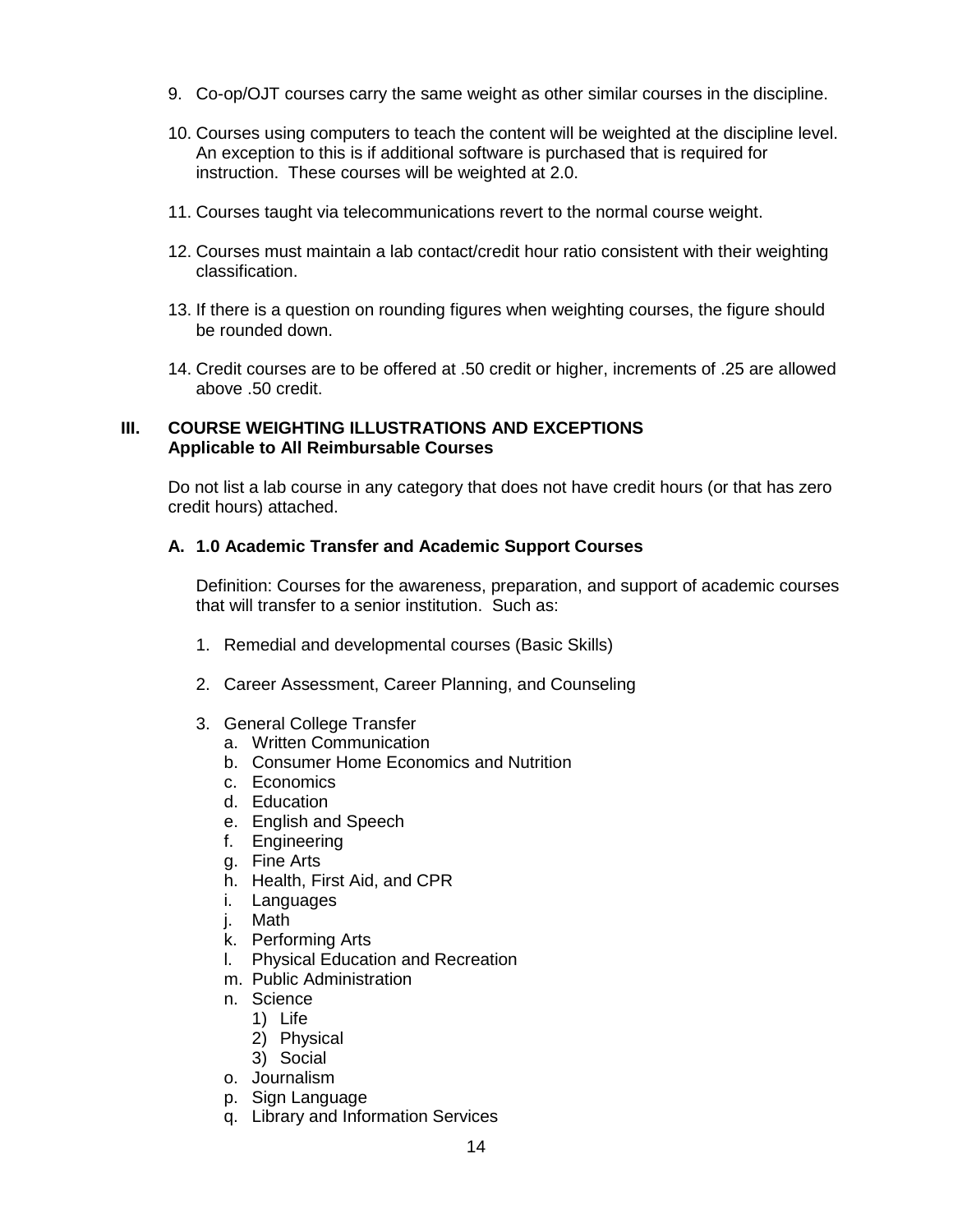- 4. General Academic Support courses for Applied Technology or Occupational programs which require little or no special equipment and/or facilities other than those generally used in a transfer course.
	- a. Personal Finance
	- b. Courses such as:
		- 1) Occupational Safety and Health
		- 2) Safety Code
		- 3) English as a Second Language (non-federally funded)
		- 4) Academic related courses (General Education) as listed above in #3
	- c. Refresher, renewal, recertification, update, or train the trainer
- 5. All science courses are weighted 1.0 as academic transfer or academic support courses. Any laboratory hours associated with science courses are converted to credit hours based on one credit hour for a minimum of twenty quarter or thirty semester hours of laboratory work per term of enrollment.
- 6. Some courses that are eligible for transfer but that have a high technical component and a corresponding program area can be listed in the program area and assigned the weight for that area. For example, Theater: Stagecraft and Lighting would be listed in CIP 50.0502 (Technical Theatre/Theatre Design and Technology); Arts: 3-D Design would be listed in CIP 50.0402 (Commercial and Advertising Art); both with 1.5 weight.

### **B. 1.5 Class 1 – Applied Technology and Occupational Courses**

Definition: Applied technology or occupational courses which generally use a limited amount of specialized equipment.

- 1. Generally includes courses from the following programs:
	- a. Agribusiness
	- b. Building/Property Maintenance
	- c. Business Administration/Entrepreneurship
	- d. Child Care/Early Childhood Education
	- e. Criminal Justice/Law Enforcement
	- f. Environmental Lab Technician/Biological Studies
	- g. Family and Consumer Science—Related Occupations, includes social work and human services
	- h. Fire Technology Emergency Medical Services/Paramedic; Advanced Life Support
	- i. Geriatric Aide Care Staff Member Nursing Assistant (CNA), Medication Aid (CMA)
	- j. Health Information Management Services (includes medical transcription
	- k. Horticulture
	- l. Hotel/Motel Management
	- m. Human Resource Management
	- n. Interior Design
	- o. Janitorial and Housekeeping
	- p. Legal Services/Paralegal/Ethics for a specific occupation or field
	- q. Logistics and Material Management
	- r. Medical Assistant
	- s. Parts
	- t. Parts Distribution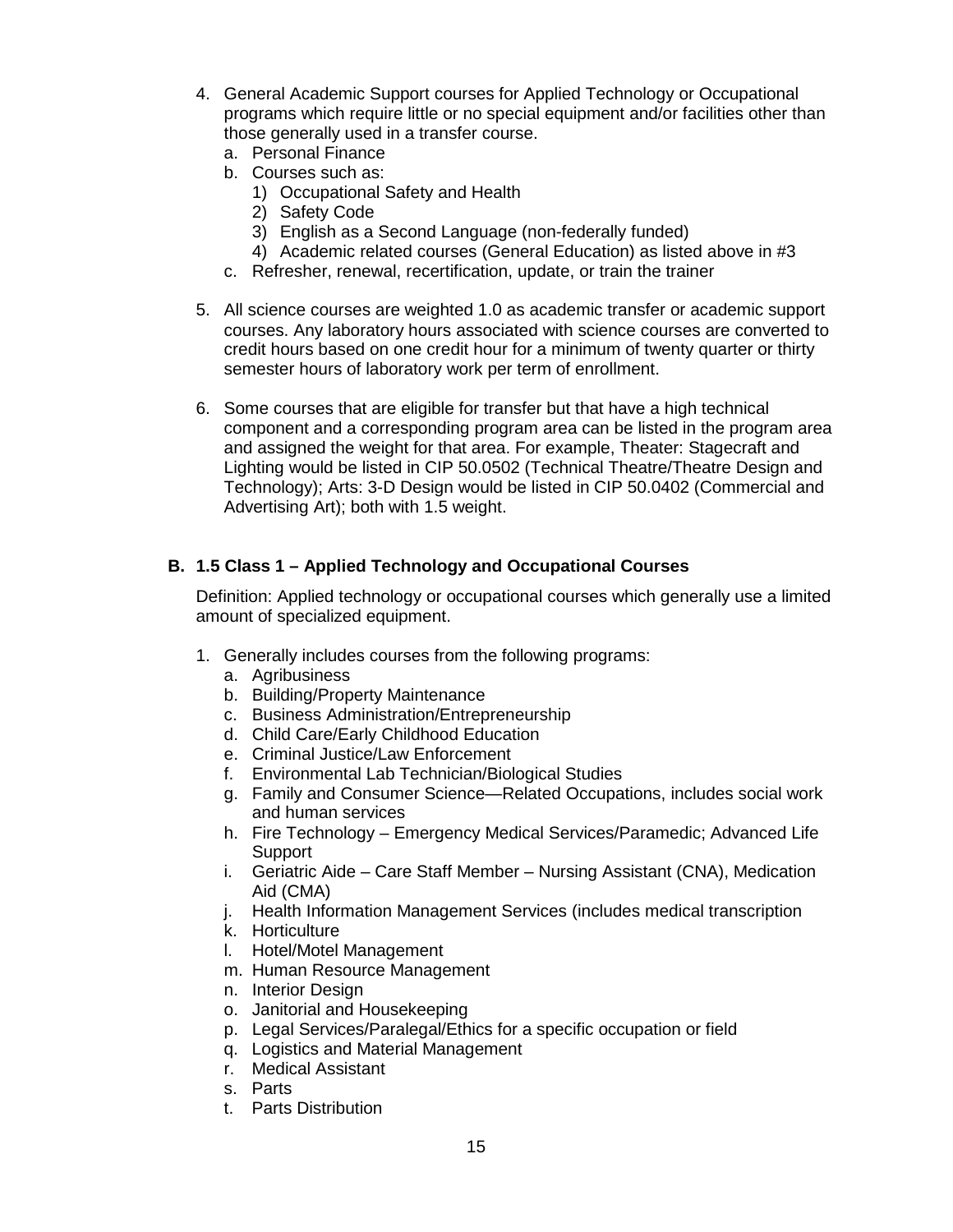- u. Pharmacy Technician
- v. Polysomnography
- w. Railroad Operations
- x. Secretarial Science Administrative Assistant
- y. Statistical Process Control (SPC)
- z. Technical Theatre Production Design

aa. Travel/Reservations

- 2. Co-op/work experience will carry the same weight as the program is generally assigned.
- 3. Independent study, practicum, and special topics will have the same weight as the course and/or program they duplicate.
- 4. Courses with the following topics from the programs in item III. C. are listed below. These are discrete topics/courses which require little or no special equipment.
	- a. Blueprint Reading
	- b. Code and/or Law
	- c. Estimating
	- d. License Preparation, Certification, and Licensing Examination (excluding welding)
	- e. Nutrition (not designed as an academic transfer course)
	- f. Pharmacology
	- g. Terminology

#### **C. 2.0 Class II – Applied Technology and Occupational Courses**

Definition: Applied technology or occupational courses which are generally very expensive and utilize specialized equipment and may require special facility accommodations.

1. Generally includes courses from the following programs:

| <b>Agriculture Mechanics</b><br>Air Conditioning and Heating | <b>Information Technology Mechanics</b><br>(all areas) |
|--------------------------------------------------------------|--------------------------------------------------------|
| <b>Aviation Maintenance</b>                                  | <b>Manufacturing Engineering</b>                       |
| Audio/Recording Technology                                   | Technology                                             |
| Auto Body                                                    | <b>Medical Lab Technician</b>                          |
| <b>Automotive Technology</b>                                 | <b>Physical Therapist Assistant</b>                    |
| <b>Broadcast Engineering</b>                                 | <b>Truck Driving</b>                                   |
| <b>Building Construction</b>                                 | <b>Nursing/Health Occupations</b>                      |
| Civil Engineering Technician                                 | Occupational Therapy Assistant                         |
| <b>Commercial Photography</b>                                | Office Technology                                      |
| <b>Computer Applications (includes Microsoft</b>             | Ophthalmic                                             |
| Suite, Quick Books, Adobe, AutoCAD, etc.)                    | Plumbing                                               |
| <b>Construction Trades</b>                                   | <b>Printing Technology</b>                             |
| Dental Assistant/Hygiene/Lab                                 | <b>Production Based Agriculture</b>                    |
| Diesel Technology                                            | <b>Production Based Horticulture</b>                   |
| <b>Drafting</b>                                              | Radio and Television                                   |
| Electronic, Electricity,                                     | Radiology Technician                                   |
| Electromechanical                                            | Renewable Energy                                       |
| Electronic Imaging/Graphics/ Design                          | <b>Respiratory Therapy</b>                             |